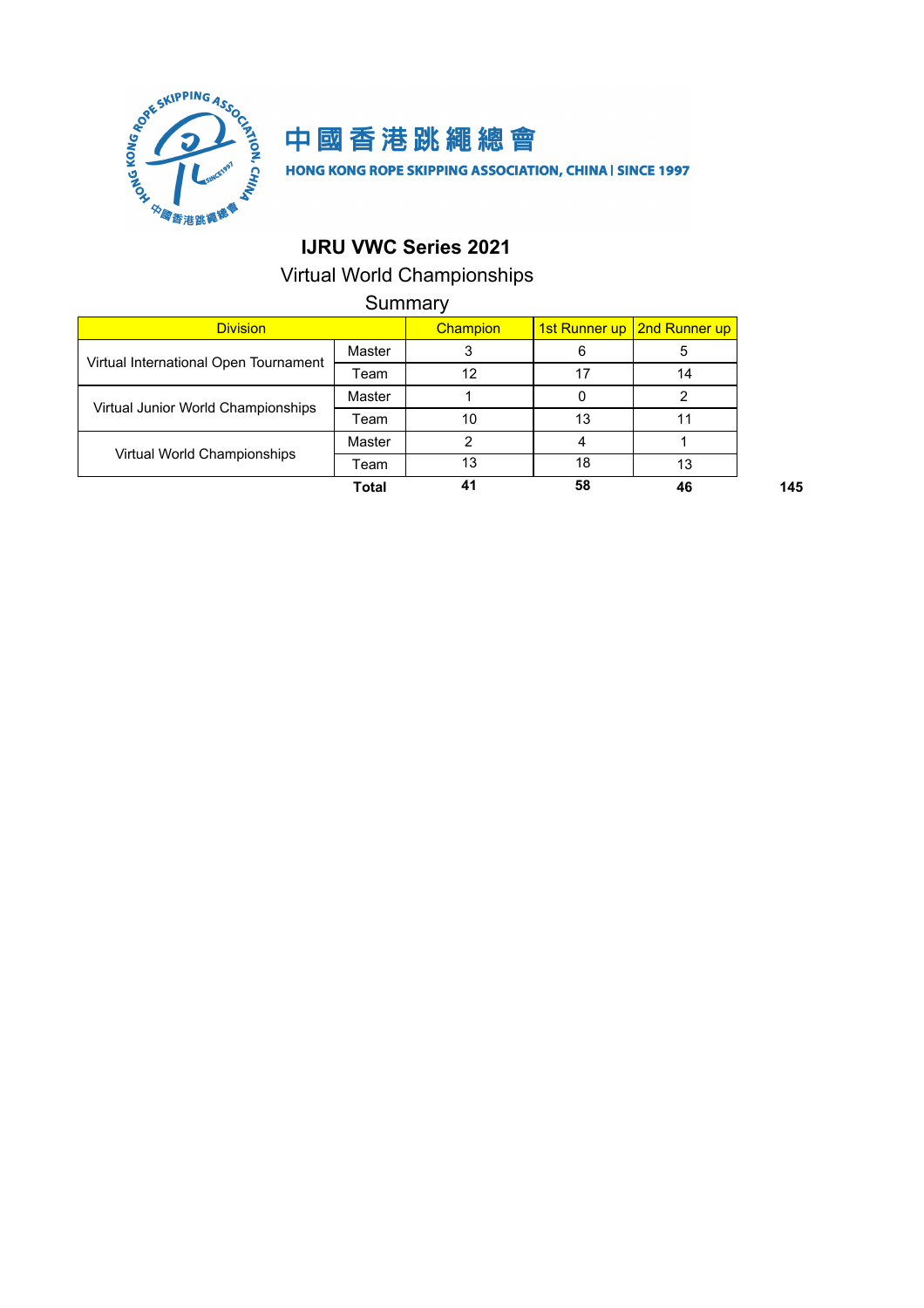

# 中國香港跳繩總會

HONG KONG ROPE SKIPPING ASSOCIATION, CHINA | SINCE 1997

## **IJRU VWC Series 2021**

Virtual World Championships

### Master events

| Gender/Age | <b>Event</b>                                                            | <b>Participants</b> |     | Rank |
|------------|-------------------------------------------------------------------------|---------------------|-----|------|
| Female 16+ | Single Rope Speed 1x30                                                  | Sum Yi Lee          | 李心怡 | 2    |
|            | Individual Overall                                                      |                     |     |      |
|            | Single Rope Speed Endurance 1x180<br>Hiu Lam Chan<br>Individual Overall |                     | 陳曉琳 | 2    |
|            |                                                                         |                     |     | 2    |
|            | Single Rope Speed Endurance 1x180                                       | Pan Hei Lau         | 劉盼晞 | 3    |
| Male $16+$ | Individual Overall                                                      |                     |     | 2    |
|            | Single Rope Individual Freestyle                                        | Pak Hung Cheung     | 張柏鴻 |      |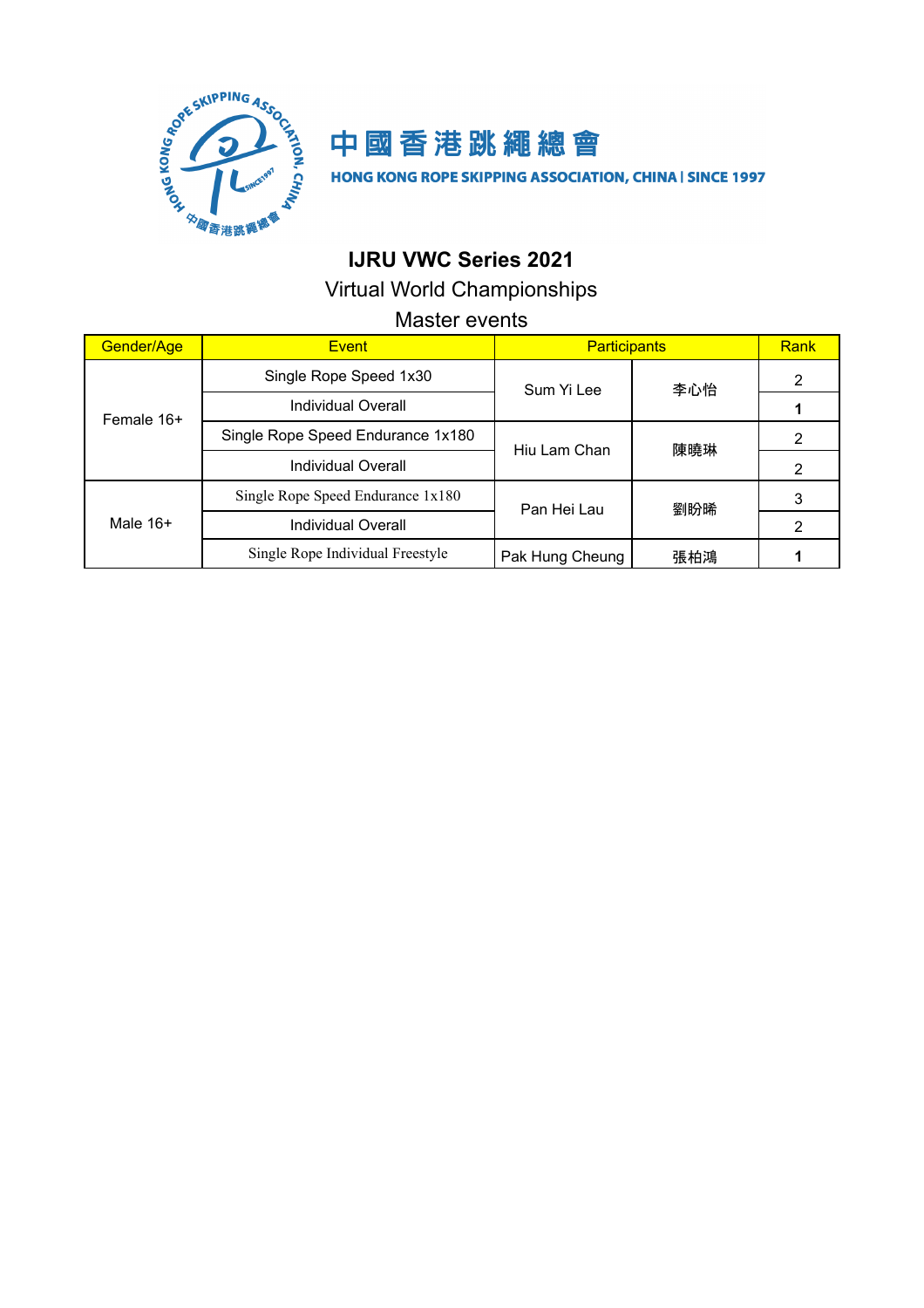

## 中國香港跳繩總會

HONG KONG ROPE SKIPPING ASSOCIATION, CHINA | SINCE 1997

## **IJRU VWC Series 2021**

Virtual World Championships

Team events

| Gender/Age | <b>Event</b>                   | <b>Team</b> | <b>Participants</b>                                                                          |                                 | Rank           |
|------------|--------------------------------|-------------|----------------------------------------------------------------------------------------------|---------------------------------|----------------|
|            | Single Rope Speed Relay 4x30   |             | Kai Ming Wong<br>Lok Hin Tommy Hung<br>Cheuk Nam Chan<br>Po Hang Parco Shum                  | 黃啟銘<br>洪樂軒<br>陳卓男<br>沈保衡        | $\overline{2}$ |
| Male $16+$ | Single Rope Double-Under Relay |             | Lok Hin Tommy Hung<br>Kai Ming Wong                                                          | 洪樂軒<br>黃啟銘                      | 3              |
|            | Double Dutch Speed Relay 4x30  |             | Shum Po Hang Parco<br>Wong Kai Ming<br>Chan Cheuk Nam<br>Chan Chun Yin                       | 沈保衡<br>黃啟銘<br>陳卓男<br>陳俊彥        | $\overline{2}$ |
|            | Double Dutch Speed Sprint 1x60 |             | Chan Cheuk Nam<br>Chan Chun Yin<br>Kai Ming Wong                                             | 陳卓男<br>陳俊彥<br>黃啟銘               | 1              |
|            | Single Rope Pair Freestyle     |             | Chan Chun Yin<br>Lok Hin Tommy Hung                                                          | 陳俊彥<br>洪樂軒                      | 2              |
|            | Single Rope Team Freestyle     | <b>HK01</b> | Lok Hin Tommy Hung<br>Kai Ming Wong<br>Chan Chun Yin<br>Chan Cheuk Nam                       | 洪樂軒<br>黃啟銘<br>陳俊彥<br>陳卓男        | $\overline{2}$ |
|            | Double Dutch Single Freestyle  |             | Chan Cheuk Nam<br>Shum Po Hang Parco<br>Kai Ming Wong                                        | 陳卓男<br>沈保衡<br>黃啟銘               | 1              |
|            | Double Dutch Pair Freestyle    |             | Chan Cheuk Nam<br>Lok Hin Tommy Hung<br>Shum Po Hang Parco<br>Kai Ming Wong                  | 陳卓男<br>洪樂軒<br>沈保衡<br>黃啟銘        | 2              |
|            | Team Single Rope Overall       |             | Hung Lok Hin Tommy<br>Wong Kai Ming<br>Chan Cheuk Nam<br>Chan Chun Yin<br>Shum Po Hang Parco | 洪樂軒<br>黃啟銘<br>陳卓男<br>陳俊彥<br>沈保衡 | $\overline{2}$ |
|            | Double Dutch Team Overall      |             | Cheuk Nam Chan<br>Chun Yin Chan<br>Lok Hin Tommy Hung<br>Po Hang Parco Shum<br>Kai Ming Wong | 陳卓男<br>陳俊彥<br>洪樂軒<br>沈保衡<br>黃啟銘 | $\overline{2}$ |
|            | <b>Team All-Around</b>         |             | Hung Lok Hin Tommy<br>Wong Kai Ming<br>Chan Cheuk Nam<br>Chan Chun Yin<br>Shum Po Hang Parco | 洪樂軒<br>黃啟銘<br>陳卓男<br>陳俊彥<br>沈保衡 | $\overline{2}$ |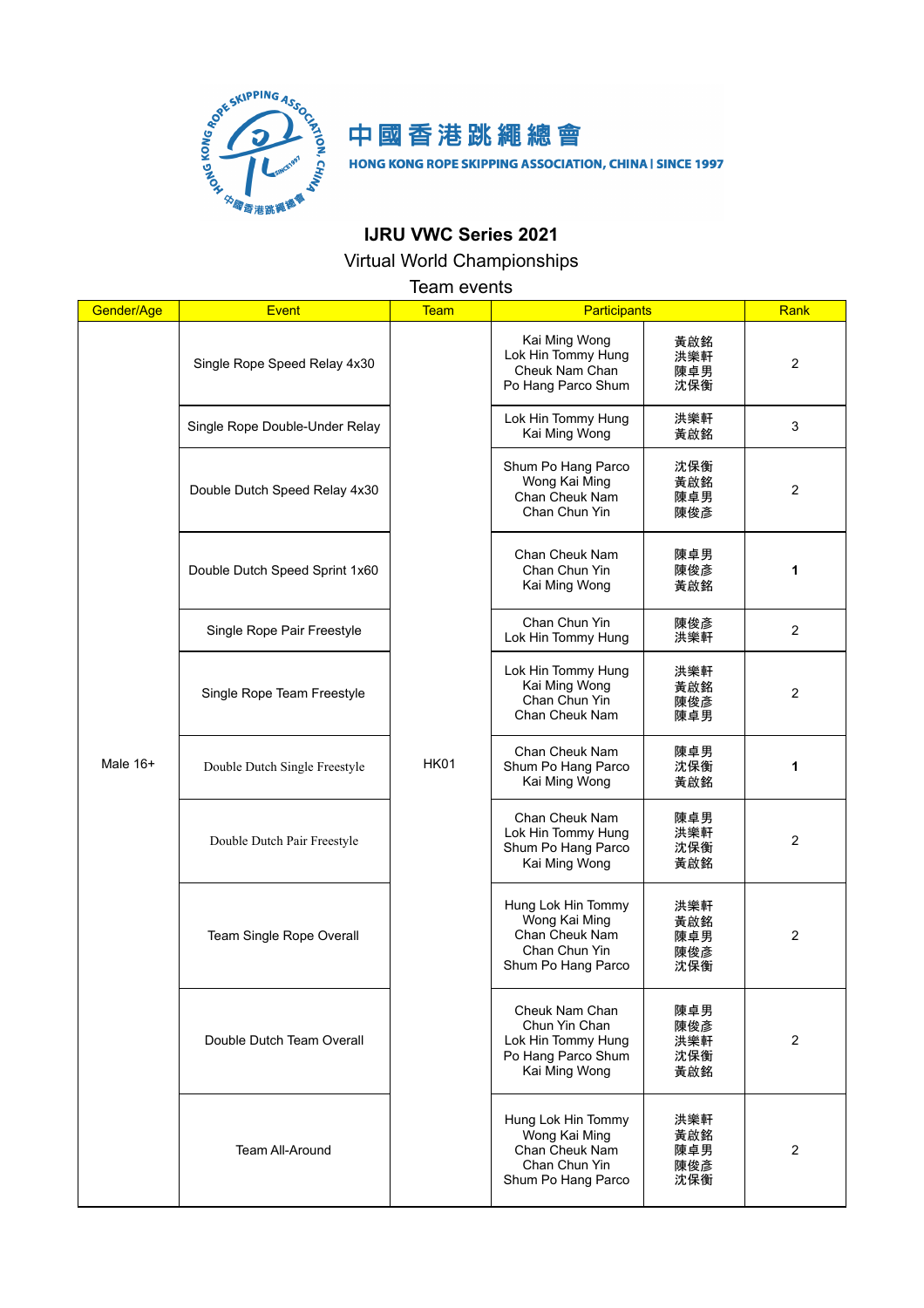|            | Double Dutch Speed Relay 4x30  |             | Wong Tin Yau<br>Chan Yik Long<br>Wong Kai Chai<br>Yan Owen Chin Tai                                     | 黃天佑<br>陳奕朗<br>黃偕齊<br>殷展泰               | 3              |
|------------|--------------------------------|-------------|---------------------------------------------------------------------------------------------------------|----------------------------------------|----------------|
|            | Single Rope Pair Freestyle     |             | Yan Owen Chin Tai<br>Yik Long Chan                                                                      | 殷展泰<br>陳奕朗                             | 3              |
| Male $16+$ | Single Rope Team Freestyle     | <b>HK02</b> | Wong Tin Yau<br>Chan Yik Long<br>Wong Kai Chai<br>Yan Owen Chin Tai                                     | 黃天佑<br>陳奕朗<br>黃偕齊<br>殷展泰               | 3              |
|            | Team Single Rope Overall       |             | Wong Tin Yau<br>Chan Yik Long<br>Wong Kai Chai<br>Yan Owen Chin Tai<br>Wong Sung Chit                   | 黃天佑<br>陳奕朗<br>黃偕齊<br>殷展泰<br>王崇喆        | 3              |
|            | <b>Team All-Around</b>         |             | Wong Tin Yau<br>Wong Sung Chit<br>Owen Chin Tai Yan<br>Kai Chai Kenji Wong<br>Wong Tin Yau              | 黃天佑<br>王崇喆<br>殷展泰<br>黃偕齊<br>黃天佑        | 3              |
|            | Single Rope Speed Relay 4x30   |             | Kei Ching Chan<br>Yin TIng Ho<br>Ching TIng Hui<br>Wing Yau Tai                                         | 陳紀靜<br>何燕婷<br>許靜婷<br>戴詠柔               | 3              |
|            | Double Dutch Speed Relay 4x30  |             | Kei Ching Chan<br>Yin Ting Ho<br>Ching Ting Hui<br>Mei Kei Maggie Lau                                   | 陳紀靜<br>何燕婷<br>許靜婷<br>劉美琦               | $\mathbf{2}$   |
|            | Single Rope Team Freestyle     | <b>HK04</b> | Ching Yi Cheuk<br>Kei Ching Chan<br>Ching Ting Hui<br>Mei Kei Maggie Lau                                | 卓靖怡<br>陳紀靜<br>許靜婷<br>劉美琦               | 3              |
| Female 16+ | Team Single Rope Overall       |             | Mei Kei Maggie Lau<br>Wing Yau Tai<br>Ching Ting Hui<br>Kei Ching Chan<br>Ching Yi Cheuk<br>Yin Ting Ho | 劉美琦<br>戴詠柔<br>許靜婷<br>陳紀靜<br>卓靖怡<br>何燕婷 | 3              |
|            | Double Dutch Team Overall      |             | Wing Yau Tai<br>Mei Kei Maggie Lau<br>Ching Yi Cheuk<br>Yin Ting Ho<br>Ching Ting Hui<br>Kei Ching Chan | 戴詠柔<br>劉美琦<br>卓靖怡<br>何燕婷<br>許靜婷<br>陳紀靜 | 3              |
|            | <b>Team All-Around</b>         |             | Mei Kei Maggie Lau<br>Wing Yau Tai<br>Ching Ting Hui<br>Yin Ting Ho<br>Kei Ching Chan<br>Ching Yi Cheuk | 劉美琦<br>戴詠柔<br>許靜婷<br>何燕婷<br>陳紀靜<br>卓靖怡 | $\overline{2}$ |
|            | Double Dutch Speed Sprint 1x60 |             | Sze Chai Cheung<br>Laam Pui Lam<br>Cheuk Laam Loo                                                       | 張思齊<br>林嵐沛<br>魯卓嵐                      | $\overline{2}$ |
|            | Single Rope Pair Freestyle     |             | Yue Tong Eden Wu<br>Sze Chai Cheung                                                                     | 伍悅童<br>張思齊                             | 1              |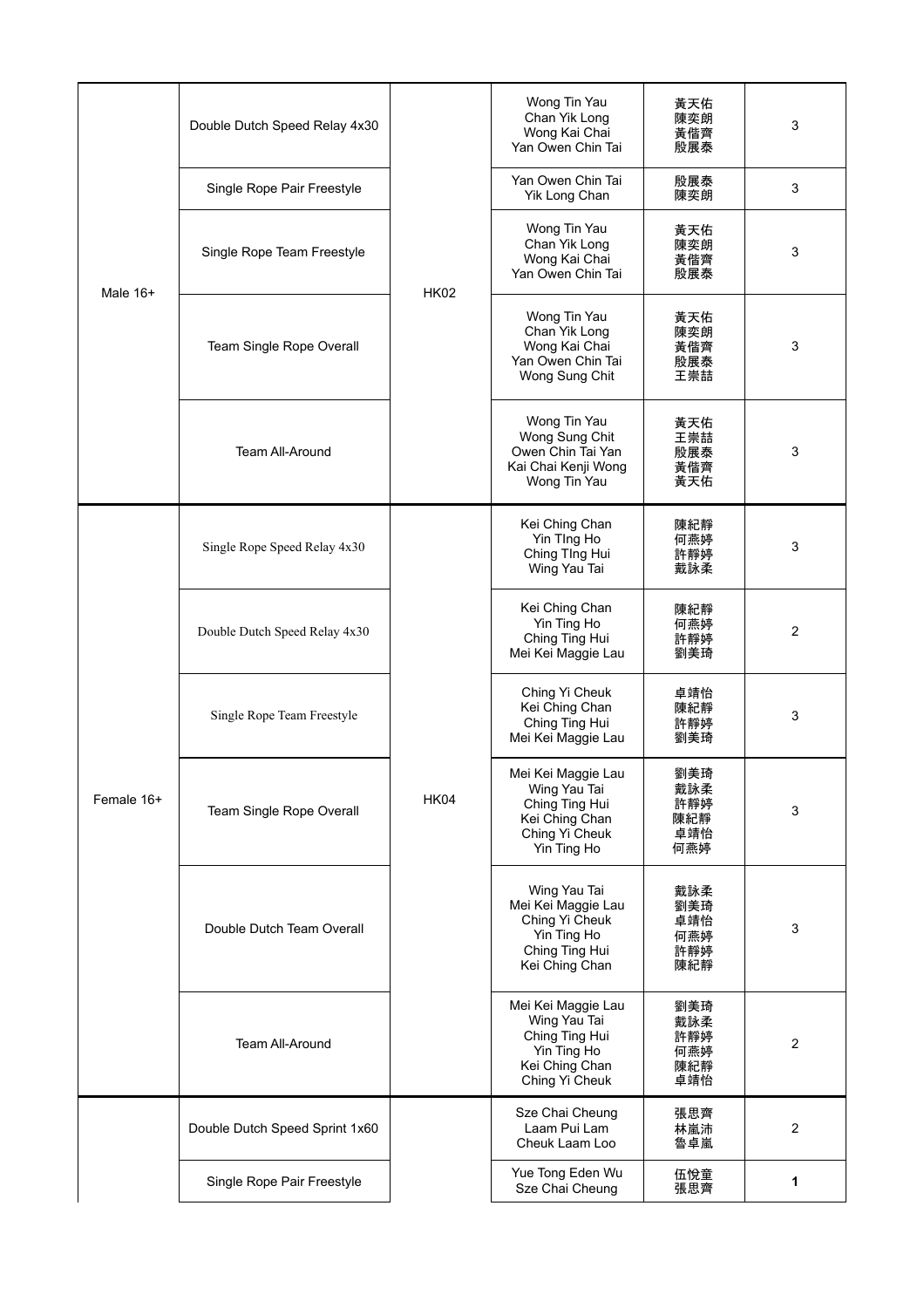|            | Single Rope Team Freestyle     |             | Yue Tong Eden Wu<br>Cheuk Laam Loo<br>Sze Chai Cheung<br>Laam Pui Lam        | 伍悅童<br>魯卓嵐<br>張思齊<br>林嵐沛        | 1              |
|------------|--------------------------------|-------------|------------------------------------------------------------------------------|---------------------------------|----------------|
| Female 16+ | Team Single Rope Overall       | <b>HK06</b> | Sze Chai Cheung<br>Laam Pui Lam<br>Cheuk Laam Loo<br>Yue Tong Eden Wu        | 張思齊<br>林嵐沛<br>魯卓嵐<br>伍悅童        | $\overline{2}$ |
|            | Double Dutch Team Overall      |             | Sze Chai Cheung<br>Laam Pui Lam<br>Cheuk Laam Loo<br>Yue Tong Eden Wu        | 張思齊<br>林嵐沛<br>魯卓嵐<br>伍悅童        | $\overline{2}$ |
|            | Team All-Around                |             | Sze Chai Cheung<br>Laam Pui Lam<br>Cheuk Laam Loo<br>Yue Tong Eden Wu        | 張思齊<br>林嵐沛<br>魯卓嵐<br>伍悅童        | 1              |
|            | Single Rope Double-Under Relay |             | Sum Yi Lee<br>Ka Yau Liu                                                     | 李心怡<br>廖家佑                      | $\overline{2}$ |
| 16+ Mixed  | Double Dutch Speed Relay 4x30  |             | Lok Tin Tang<br>Tin Long Yeung<br>Ka Yau Liu<br>Sum Yi Lee                   | 鄧樂天<br>楊天朗<br>廖家佑<br>李心怡        | $\overline{2}$ |
|            | Single Rope Pair Freestyle     |             | Sum Yi Lee<br>Ka Yau Liu                                                     | 李心怡<br>廖家佑                      | 1              |
|            | Double Dutch Single Freestyle  | <b>HK07</b> | Tin Long Yeung<br>Lok Tin Tang<br>Wai Yin Cheung                             | 楊天朗<br>鄧樂天<br>張蕙嬿               | $\overline{2}$ |
|            | Team Single Rope Overall       |             | Tang Lok Tin<br>Yeung Tin Long<br>Sum Yi Lee<br>Ka Yau Liu<br>Cheung Wai Yin | 鄧樂天<br>楊天朗<br>李心怡<br>廖家佑<br>張蕙嬿 | 3              |
|            | Team All-Around                |             | Tang Lok Tin<br>Yeung Tin Long<br>Sum Yi Lee<br>Ka Yau Liu<br>Cheung Wai Yin | 鄧樂天<br>楊天朗<br>李心怡<br>廖家佑<br>張蕙嬿 | 3              |
|            | Single Rope Double-Under Relay |             | Ho Chu Ting<br>Poon Yin Ting                                                 | 何柱霆<br>潘彥渟                      | 3              |
|            | Double Dutch Speed Relay 4x30  |             | Chu Ting Ho<br>Wing Lok Chow<br>Ho Nam Lau<br>Chi Ki LAW                     | 何柱霆<br>周永樂<br>劉浩男<br>羅芷琪        | 1              |
|            | Double Dutch Speed Sprint 1x60 |             | Chi Ki LAW<br>Ho Nam Lau<br>Wing Lok Chow                                    | 羅芷琪<br>劉浩男<br>周永樂               | 3              |
|            | Single Rope Pair Freestyle     |             | Poon Yin Ting<br>Chow Wing Lok                                               | 潘彥渟<br>周永樂                      | $\overline{2}$ |
|            | Single Rope Team Freestyle     |             | Yin Ting Poon<br>Ho Nam Lau<br>Wing Lok Chow<br>Chu Ting Ho                  | 潘彥渟<br>劉浩男<br>周永樂<br>何柱霆        | 1              |
|            | Double Dutch Single Freestyle  |             | Chi Ki LAW<br>Ho Nam Lau<br>$-1 - 1 - 21$                                    | 羅芷琪<br>劉浩男                      | 1              |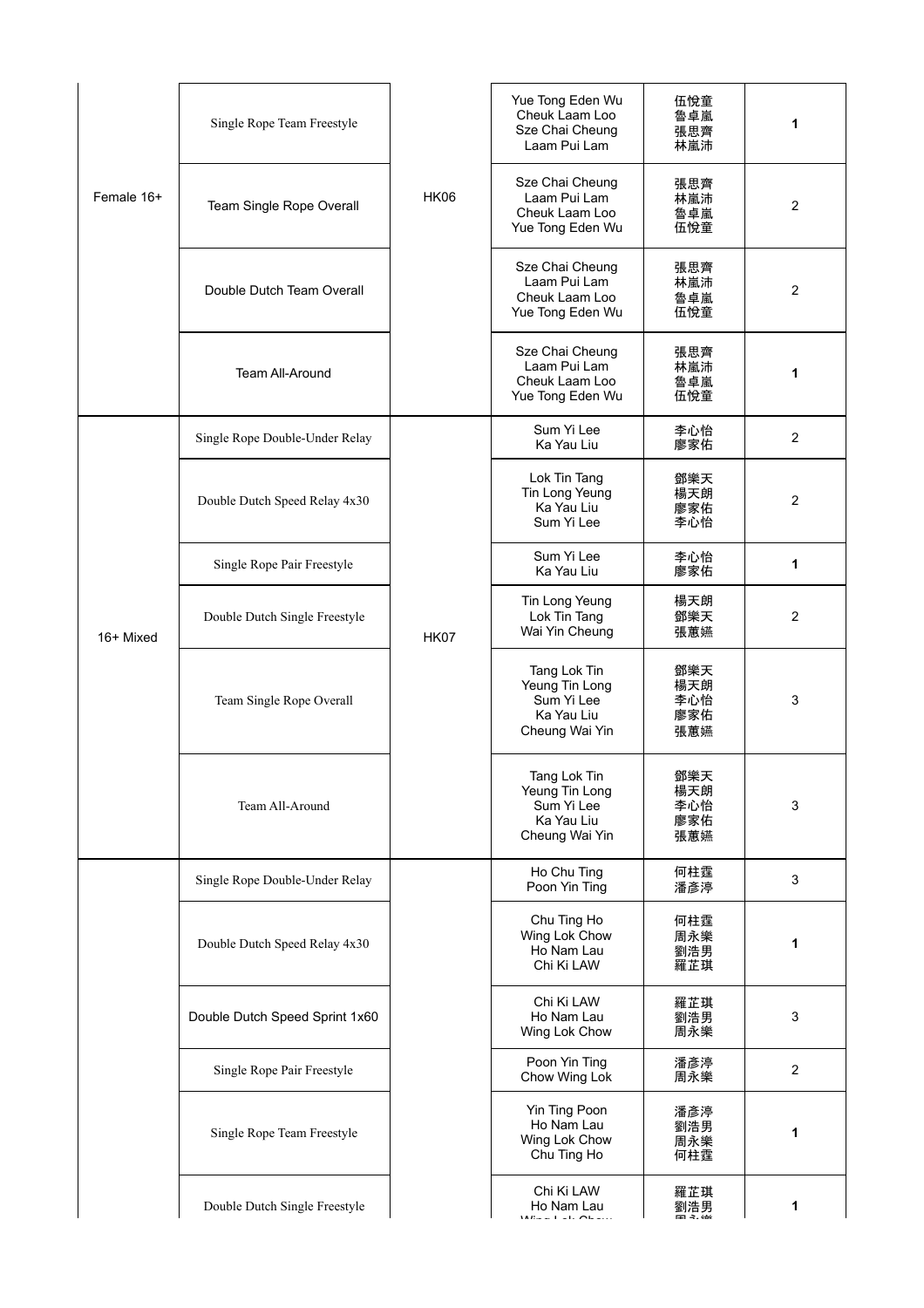|           |                             |             | Wing Lok Chow                                                             | 周永樂                             |                |
|-----------|-----------------------------|-------------|---------------------------------------------------------------------------|---------------------------------|----------------|
| 16+ Mixed | Double Dutch Pair Freestyle | <b>HK08</b> | Chi Ki LAW<br>Ho Nam Lau<br>Wing Lok Chow<br>Chu Ting Ho                  | 羅芷琪<br>劉浩男<br>周永樂<br>何柱霆        | 1              |
|           | Team Single Rope Overall    |             | Ho Chu Ting<br>Chow Wing Lok<br>Lau Ho Nam<br>Law Chi Ki<br>Poon Yin Ting | 何柱霆<br>周永樂<br>劉浩男<br>羅芷琪<br>潘彥渟 | $\overline{2}$ |
|           | Double Dutch Team Overall   |             | Ho Chu Ting<br>Chow Wing Lok<br>Lau Ho Nam<br>Law Chi Ki<br>Poon Yin Ting | 何柱霆<br>周永樂<br>劉浩男<br>羅芷琪<br>潘彥渟 | 1              |
|           | Team All-Around             |             | Ho Chu Ting<br>Chow Wing Lok<br>Lau Ho Nam<br>Law Chi Ki<br>Poon Yin Ting | 何柱霆<br>周永樂<br>劉浩男<br>羅芷琪<br>潘彥渟 | 1              |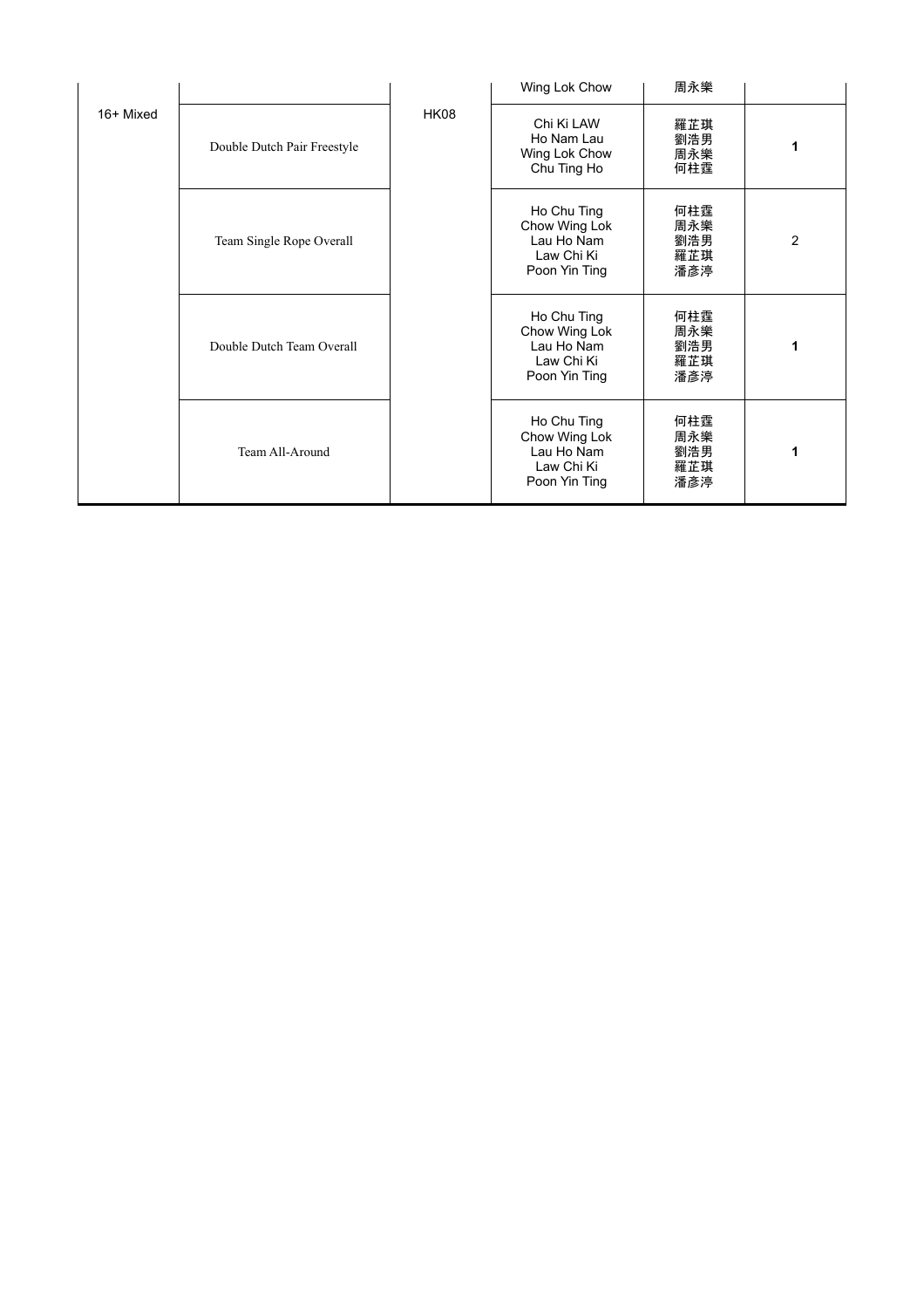



HONG KONG ROPE SKIPPING ASSOCIATION, CHINA | SINCE 1997

## **IJRU VWC Series 2021**

#### Virtual Junior World Championships

#### Master events

| Gender/Age   | <b>Event</b>                     | <b>Participants</b>    |     | Rank |
|--------------|----------------------------------|------------------------|-----|------|
| 12-15 Female | Single Rope Individual Freestyle |                        |     |      |
|              | Individual Overall               | 鄭樂澄<br>Nok Ching Chang |     |      |
| 12-15 Female | Single Rope Individual Freestyle | Nga Hei Siu            | 蕭雅希 |      |

#### Team events

| Gender/Age | <b>Event</b>                  | <b>Team</b> | Participants                                                                       |                                 | Rank           |
|------------|-------------------------------|-------------|------------------------------------------------------------------------------------|---------------------------------|----------------|
|            | Double Dutch Speed Relay 4x30 |             | Chi Hin Mak<br>Chun Hei Kong<br>Hei Long Isaac Chan<br>Ho Hin Tam                  | 麥誌軒<br>江俊熹<br>陳希朗<br>譚浩軒        | 1              |
|            | Single Rope Team Freestyle    |             | Chi Hin Mak<br>Chun Hei Kong<br>Ho Chit Leung<br>Ho Hin Tam                        | 麥誌軒<br>江俊熹<br>梁浩哲<br>譚浩軒        | 2              |
|            | Double Dutch Single Freestyle |             | Chun Hei Kong<br>Ho Chit Leung<br>Ho Hin Tam                                       | 江俊熹<br>梁浩哲<br>譚浩軒               | 1              |
| 12-15 Male | Double Dutch Pair Freestyle   | <b>HK09</b> | Ho Hin Tam<br>Hei Long Isaac Chan<br>Chun Hei Kong<br>Chi Hin Mak                  | 譚浩軒<br>陳希朗<br>江俊熹<br>麥誌軒        | 1              |
|            | Team Single Rope Overall      |             | Ho Hin Tam<br>Ho Chit Leung<br>Chun Hei Kong<br>Chi Hin Mak<br>Hei Long Isaac Chan | 譚浩軒<br>梁浩哲<br>江俊熹<br>麥誌軒<br>陳希朗 | 3              |
|            | Double Dutch Team Overall     |             | Ho Hin Tam<br>Ho Chit Leung<br>Chun Hei Kong<br>Chi Hin Mak<br>Hei Long Isaac Chan | 譚浩軒<br>梁浩哲<br>江俊熹<br>麥誌軒<br>陳希朗 | 1              |
|            | <b>Team All-Around</b>        |             | Ho Hin Tam<br>Ho Chit Leung<br>Chun Hei Kong<br>Chi Hin Mak<br>Hei Long Isaac Chan | 譚浩軒<br>梁浩哲<br>江俊熹<br>麥誌軒<br>陳希朗 | 1              |
| 12-15 Male | Double Dutch Speed Relay 4x30 | <b>HK10</b> | Ching Yin So<br>Lik Hang Ho<br>Hoi Hang Chen<br>Cheuk Lam Ke                       | 蘇正言<br>何力行<br>陳凱衡<br>柯卓霖        | $\overline{2}$ |
|            | Double Dutch Single Freestyle |             | Lik Hang Ho<br>Hoi Hang Chen<br>Cheuk Hing Ke                                      | 何力行<br>陳凱衡<br>柯卓興               | 3              |
|            | Double Dutch Speed Relay 4x30 |             | Pak Ming Yip<br>Tsz Wai Wong<br>Ming Hin Tse<br>Pak Yau Hui                        | 葉珀銘<br>黃梓維<br>謝銘軒<br>許柏佑        | 3              |
|            | Double Dutch Single Freestyle |             | Pak Ming Yip<br>Tsz Wai Wong<br>Pak Yau Hui                                        | 葉珀銘<br>黃梓維<br>許柏佑               | 2              |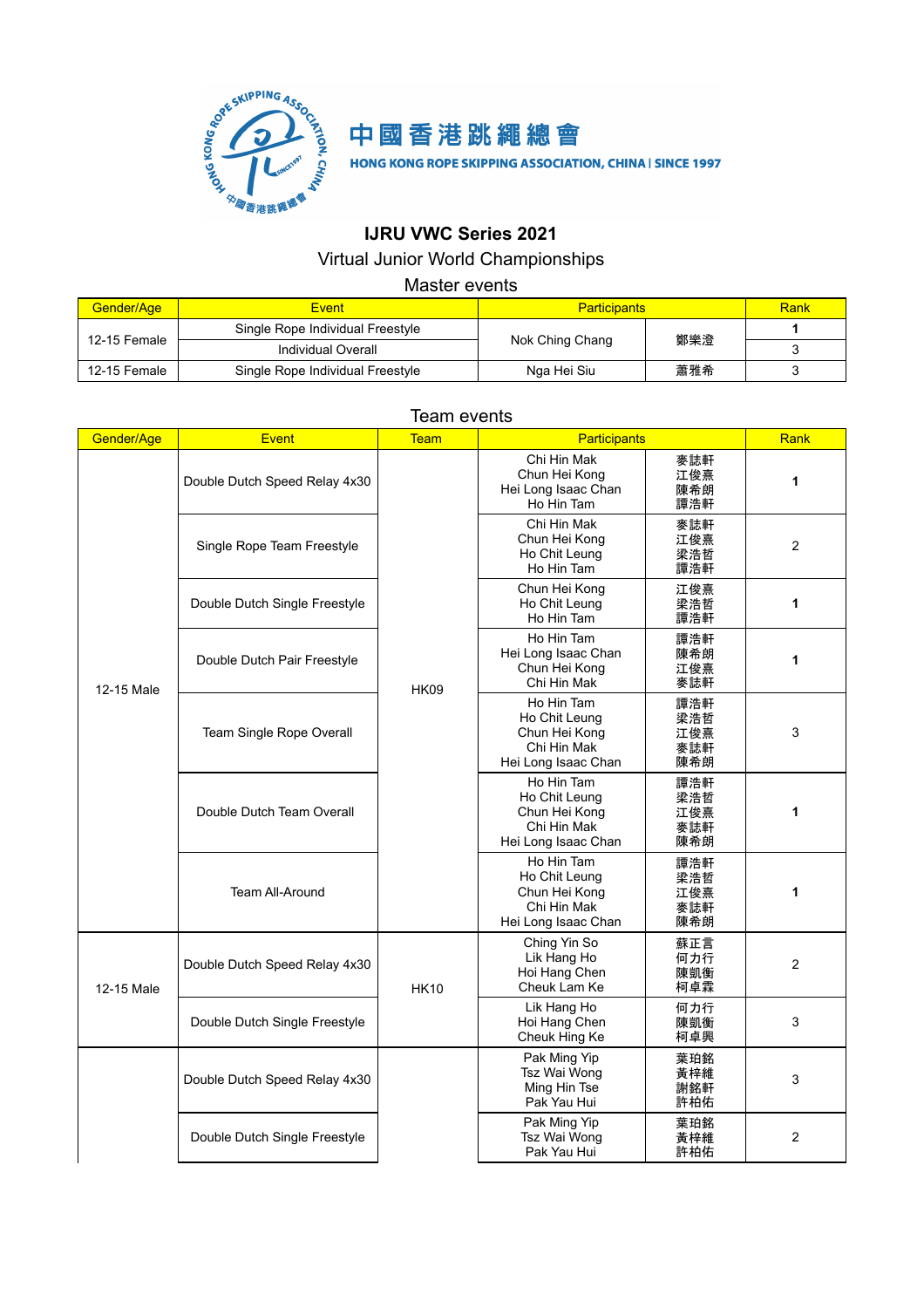| 12-15 Male   | Double Dutch Pair Freestyle    | <b>HK11</b> | Tsz Wai Wong<br>Pak Ming Yip<br>Ming Hin Tse<br>Pak Yau Hui                            | 黃梓維<br>葉珀銘<br>謝銘軒<br>許柏佑        | 2              |
|--------------|--------------------------------|-------------|----------------------------------------------------------------------------------------|---------------------------------|----------------|
|              | Double Dutch Team Overall      |             | Pak Ming Yip<br>Tsz Wai Wong<br>Ming Hin Tse<br>Pak Yau Hui<br>Alexander Fung          | 葉珀銘<br>謝銘軒<br>黃梓維<br>許柏佑<br>馮奕朗 | $\overline{2}$ |
|              | Team All-Around                |             | Pak Ming Yip<br>Tsz Wai Wong<br>Ming Hin Tse<br>Pak Yau Hui<br>Alexander Fung          | 葉珀銘<br>謝銘軒<br>黃梓維<br>許柏佑<br>馮奕朗 | 2              |
|              | Single Rope Speed Relay 4x30   |             | Pui Lam Lee<br>Ching Yi Lee<br>Long Yuet Tsang<br>Yi Lan Evelyn Wu                     | 李佩霖<br>李澄兒<br>曾朗悦<br>伍逸藍        | 3              |
|              | Double Dutch Speed Relay 4x30  |             | Pui Lam Lee<br>Ching Yi Lee<br>Long Yuet Tsang<br>Yi Lan Evelyn Wu                     | 李佩霖<br>李澄兒<br>曾朗悦<br>伍逸藍        | 2              |
|              | Single Rope Pair Freestyle     |             | Yi Lan Evelyn Wu<br>Pui Lam Lee                                                        | 伍逸藍<br>李佩霖                      | 3              |
| 12-15 Female | Double Dutch Single Freestyle  | <b>HK12</b> | Yi Lan Evelyn Wu<br>Long Yuet Tsang<br>Pui Lam Lee                                     | 伍逸藍<br>曾朗悦<br>李佩霖               | 1              |
|              | Double Dutch Pair Freestyle    |             | Pui Lam Lee<br>Ching Yi Lee<br>Long Yuet Tsang<br>Yi Lan Evelyn Wu                     | 李佩霖<br>李澄兒<br>曾朗悦<br>伍逸藍        | 1              |
|              | Double Dutch Team Overall      |             | Pui Lam Lee<br>Ching Yi Lee<br>Long Yuet Tsang<br>Yi Lan Evelyn Wu                     | 李佩霖<br>李澄兒<br>曾朗悦<br>伍逸藍        | 1              |
|              | Team All-Around                |             | Pui Lam Lee<br>Ching Yi Lee<br>Long Yuet Tsang<br>Yi Lan Evelyn Wu                     | 李佩霖<br>李澄兒<br>曾朗悦<br>伍逸藍        | 1              |
|              | Single Rope Pair Freestyle     |             | Nga Hei Siu<br>Nok Ching Chang                                                         | 蕭雅希<br>鄭樂澄                      | 1              |
| 12-15 Female | Double Dutch Single Freestyle  | <b>HK13</b> | Chun Ying Yu<br>Nga Hei Siu<br>Nok Ching Chang                                         | 俞春盈<br>蕭雅希<br>鄭樂澄               | 2              |
|              | <b>Team All-Around</b>         |             | Chun Ying Yu<br>Nga Hei Siu<br>Yu Ki Li<br>Wing Shih<br>Nok Ching Chang                | 俞春盈<br>蕭雅希<br>李雨錡<br>施穎<br>鄭樂澄  | 3              |
|              | Single Rope Speed Relay 4x30   |             | Jacey Yue<br>Man Yi Katrina Lee<br>Lok Yin Charisse Shea<br>Wai Ka Tsang               | 余星月<br>李敏兒<br>佘洛賢<br>曾尉迦        | $\overline{2}$ |
|              | Double Dutch Single Freestyle  |             | Lok Yin Charisse Shea<br>Sum Yee Li<br>Man Yi Katrina Lee                              | 佘洛賢<br>李芯苡<br>李敏兒               | 3              |
| 12-15 Female | Double Dutch Pair Freestyle    | <b>HK14</b> | Man Yi Katrina Lee<br>Sum Yee Li<br>Lok Yin Charisse Shea<br>Wai Ka Tsang              | 余星月<br>李芯苡<br>佘洛賢<br>曾尉迦        | 3              |
|              | Team All-Around                |             | Wai Ka Tsang<br>Sum Yee Li<br>Man Yi Katrina Lee<br>Lok Yin Charisse Shea<br>Jacey Yue | 曾尉迦<br>李芯苡<br>李敏兒<br>佘洛賢<br>余星月 | 2              |
|              | Double Dutch Speed Sprint 1x60 |             | Ching Yau Yuen<br>HIU SA<br>Kei Nam Constance CHAN                                     | 袁正佑<br>沙曉<br>陳紀南                | 3              |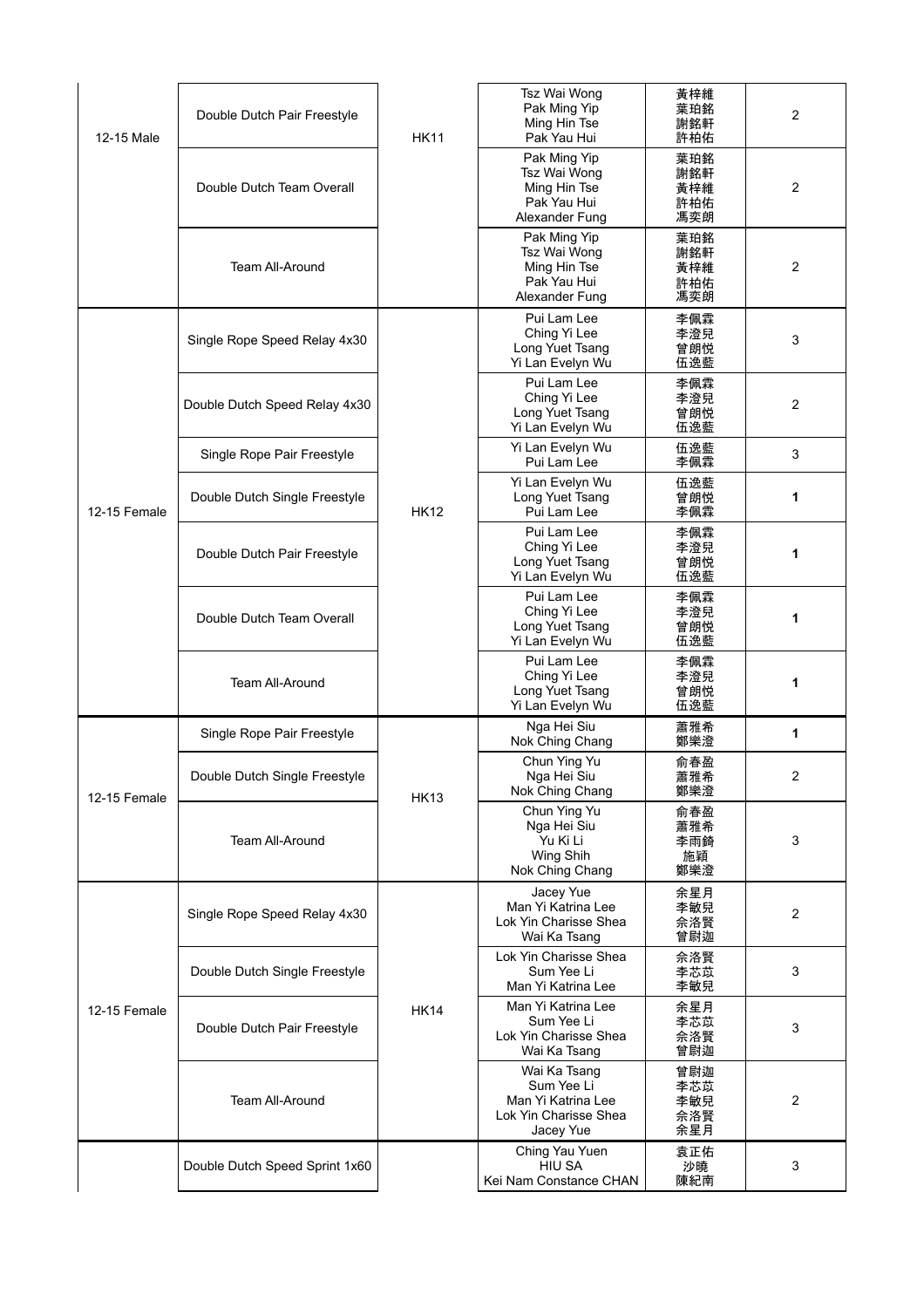|             | Single Rope Pair Freestyle    |             | <b>HIU SA</b><br>Chit Hei Marco Wong                                                       | 沙曉<br>黃捷熙                      | 2 |
|-------------|-------------------------------|-------------|--------------------------------------------------------------------------------------------|--------------------------------|---|
| 12-15 Mixed | Double Dutch Single Freestyle | <b>HK15</b> | Ching Yau Yuen<br>Chit Hei Marco Wong<br>Kei Nam Constance CHAN                            | 袁正佑<br>黃捷熙<br>陳紀南              | 2 |
|             | Double Dutch Pair Freestyle   |             | Hiu Tung Yuen<br>Chit Hei Marco Wong<br>HIU SA<br>Kei Nam Constance CHAN                   | 袁曉彤<br>黃捷熙<br>沙曉<br>陳紀南        | 3 |
|             | Double Dutch Team Overall     |             | Hiu Tung Yuen<br>Ching Yau Yuen<br>Kei Nam Constance CHAN<br>HIU SA<br>Chit Hei Marco Wong | 袁曉彤<br>袁正佑<br>陳紀南<br>沙曉<br>黃捷熙 | 3 |
|             | <b>Team All-Around</b>        |             | Hiu Tung Yuen<br>Ching Yau Yuen<br>Kei Nam Constance CHAN<br>HIU SA<br>Chit Hei Marco Wong | 袁曉彤<br>袁正佑<br>陳紀南<br>沙曉<br>黃捷熙 | 2 |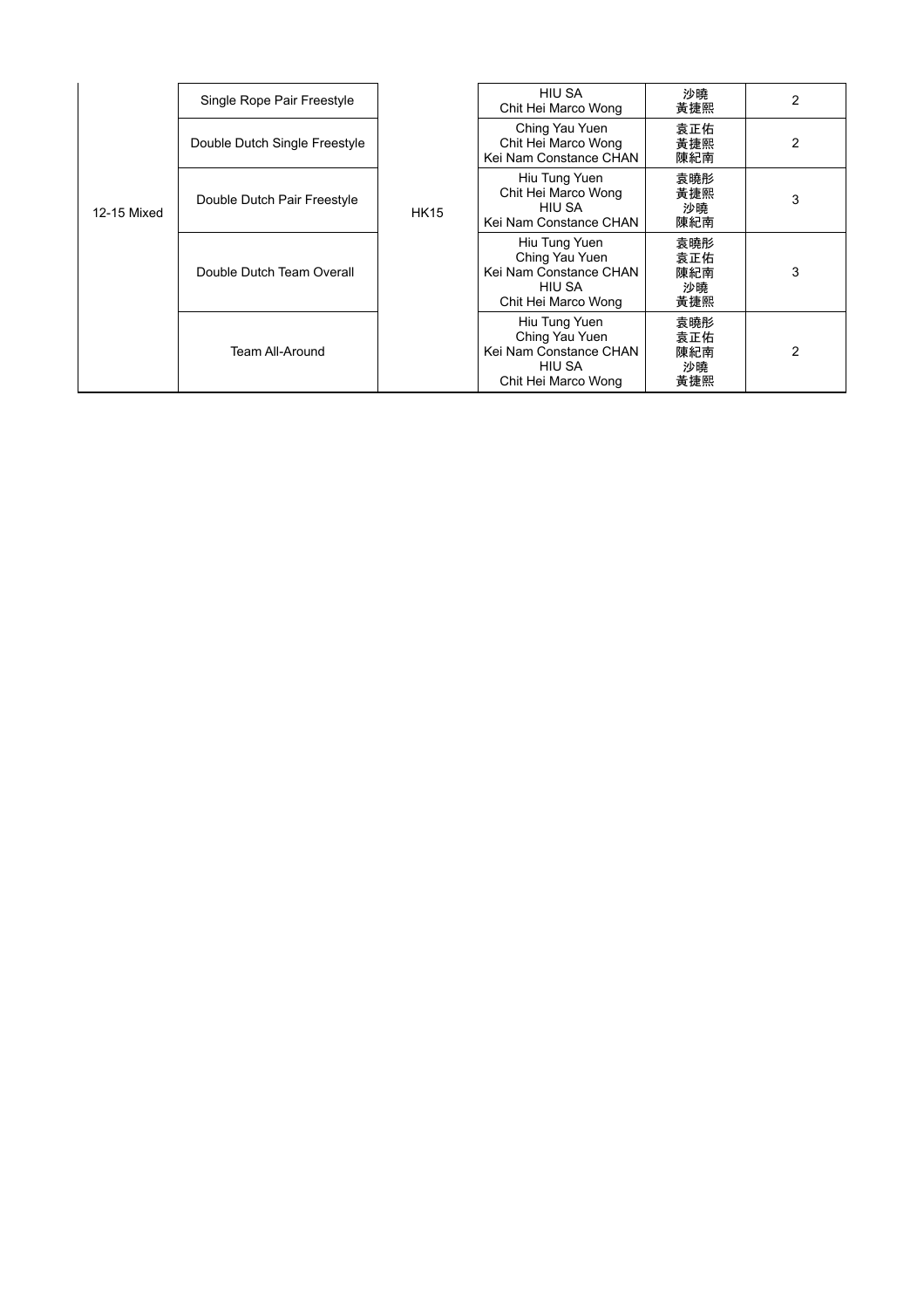



HONG KONG ROPE SKIPPING ASSOCIATION, CHINA | SINCE 1997

## **IJRU VWC Series 2021**

## Virtual International Open Tournament

## Master events

| Gender/Age   | Event                             | <b>Participants</b> |     | Rank           |
|--------------|-----------------------------------|---------------------|-----|----------------|
| 12-15 Female | Single Rope Individual Freestyle  | Wing Shih           | 施穎  | 1              |
|              | Single Rope Individual Freestyle  | Chun Ying Yu        | 俞春盈 | 3              |
| 12-15 Male   | Single Rope Individual Freestyle  | Ho Chit Leung       | 梁浩哲 | 3              |
| 16-18 Female | Single Rope Individual Freestyle  | Lok Yiu Wong        | 黃樂瑤 | $\overline{2}$ |
|              | Single Rope Speed 1x30            |                     |     | 2              |
| 16-18 Male   | Single Rope Speed Endurance 1x180 | Tin Yau Wong        | 黃天佑 | 1              |
|              | Single Rope Individual Freestyle  |                     |     | $\overline{2}$ |
|              | Single Rope Individual Freestyle  | Hon Man Chan<br>陳漢文 |     | 1              |
| 19+ Female   | Single Rope Speed 1x30            | Kai Ying Lau        | 劉佳櫻 | 3              |
| $19+$ Male   | Single Rope Speed Endurance 1x180 |                     |     | $\overline{2}$ |
|              | Single Rope Individual Freestyle  | Yun San Leung       | 梁潤新 | $\overline{2}$ |
|              | Single Rope Speed 1x30            |                     | 蔡志誠 | 3              |
| $30+$ Male   | Single Rope Speed Endurance 1x180 | Chi Shing Tsoi      |     | 3              |
|              | Single Rope Individual Freestyle  |                     |     | $\overline{2}$ |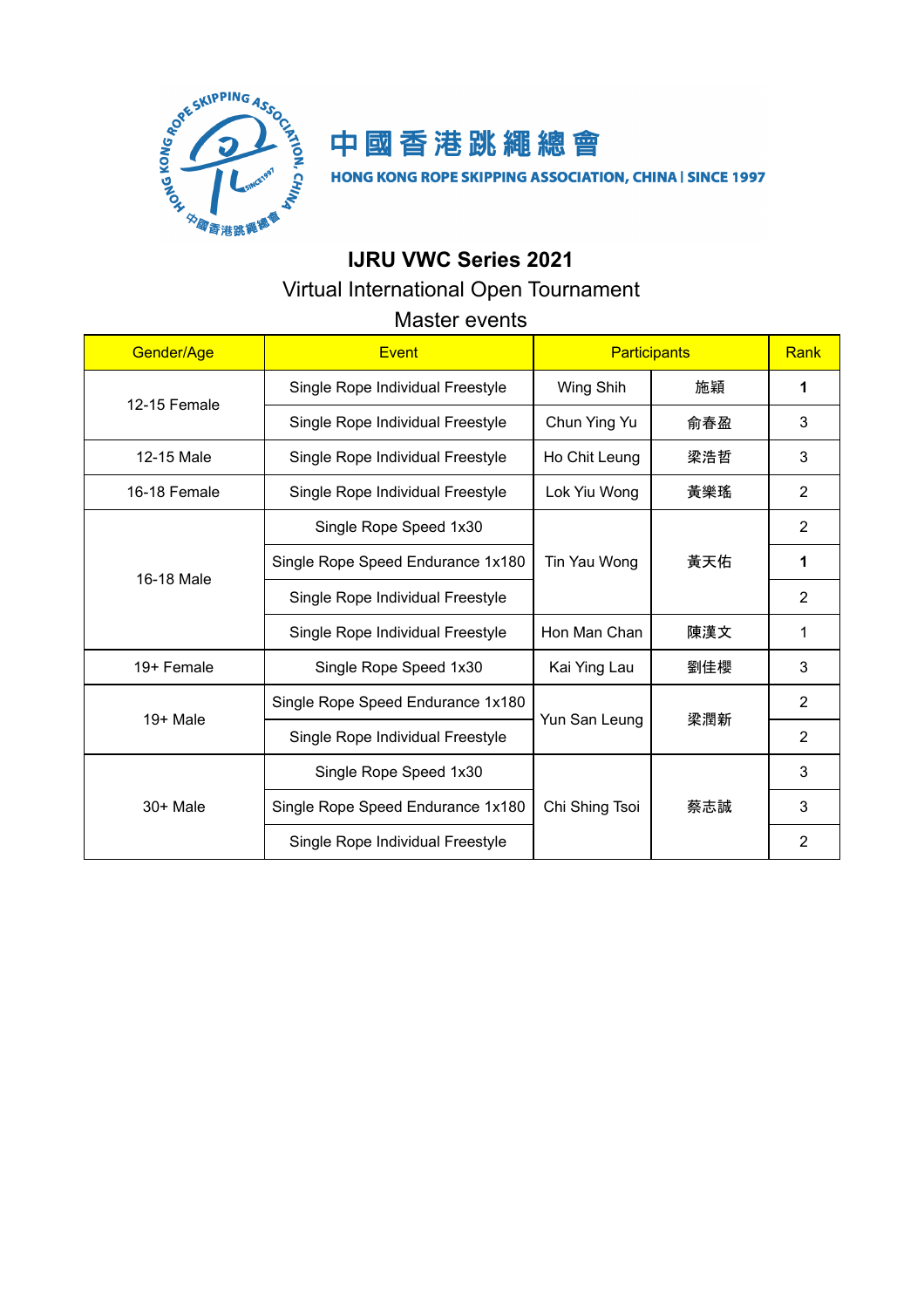

## 中國香港跳繩總會

HONG KONG ROPE SKIPPING ASSOCIATION, CHINA | SINCE 1997

## **IJRU VWC Series 2021**

### Virtual International Open Tournament

Team events

| Gender/Age   | <b>Event</b>                   | <b>Team</b> | <b>Participants</b>                                                     |                          | Rank         |
|--------------|--------------------------------|-------------|-------------------------------------------------------------------------|--------------------------|--------------|
|              | Single Rope Speed Relay 4x30   |             | Jayden Leung<br>Chin Ting Chan<br>Qing Yuan Chen<br>Tsz Hin Cheung      | 梁日曦<br>陳展霆<br>陳慶源<br>張梓軒 | 3            |
|              | Double Dutch Speed Relay 4x30  |             | Jayden Leung<br>Chin Ting Chan<br>Qing Yuan Chen<br>Tsz Hin Cheung      | 梁日曦<br>陳展霆<br>陳慶源<br>張梓軒 | 1            |
|              | Double Dutch Speed Sprint 1x60 |             | Tsz Hin Cheung<br>Qing Yuan Chen<br>Chin Ting Chan                      | 張梓軒<br>陳慶源<br>陳展霆        | 2            |
| 12-15 Male   | Single Rope Pair Freestyle     | <b>HK18</b> | Tsz Hin Cheung<br>Qing Yuan Chen                                        | 張梓軒<br>陳慶源               | 2            |
|              | Single Rope Team Freestyle     |             | Jayden Leung<br>Chin Ting Chan<br>Qing Yuan Chen<br>Tsz Hin Cheung      | 梁日曦<br>陳展霆<br>陳慶源<br>張梓軒 | 1            |
|              | Double Dutch Single Freestyle  |             | Tsz Hin Cheung<br>Qing Yuan Chen<br>Chin Ting Chan                      | 張梓軒<br>陳慶源<br>陳展霆        | 1            |
|              | Double Dutch Pair Freestyle    |             | Jayden Leung<br>Chin Ting Chan<br>Qing Yuan Chen<br>Tsz Hin Cheung      | 梁日曦<br>陳展霆<br>陳慶源<br>張梓軒 | 1            |
|              | Single Rope Speed Relay 4x30   | <b>HK19</b> | Hoi Tung Cheng<br>Wing Laam Kwan<br>Cheuk Yiu Sin<br>Tsz Ching Yeung    | 鄭塏桐<br>關泳嵐<br>單焯瑤<br>楊梓晴 | 1            |
|              | Double Dutch Speed Relay 4x30  |             | Wing Laam Kwan<br>Yi Ching Law<br>Cheuk Yiu Sin<br>Tsz Ching Yeung      | 關泳嵐<br>羅倚晴<br>單焯瑤<br>楊梓晴 | 3            |
| 12-15 Female | Double Dutch Speed Sprint 1x60 |             | Wing Laam Kwan<br>Yi Ching Law<br>Cheuk Yiu Sin                         | 關泳嵐<br>羅倚晴<br>單焯瑤        | 1            |
|              | Single Rope Pair Freestyle     |             | Wing Laam Kwan<br>Cheuk Yiu Sin                                         | 關泳嵐<br>單焯瑤               | 2            |
|              | Single Rope Team Freestyle     |             | Hoi Tung Cheng<br>Wing Laam Kwan<br>Cheuk Yiu Sin<br>Tsz Ching Yeung    | 鄭塏桐<br>關泳嵐<br>單焯瑤<br>楊梓晴 | 2            |
|              | Double Dutch Single Freestyle  |             | Wing Laam Kwan<br>Cheuk Yiu Sin<br>Tsz Ching Yeung                      | 關泳嵐<br>單焯瑤<br>楊梓晴        | 1            |
| 12-15 Female | Double Dutch Speed Relay 4x30  | <b>HK20</b> | Man Kiu Yim<br>Hei Tung Chan<br>Chung Yan Sabina Wong<br>Hiu Ching Wong | 嚴敏僑<br>陳希桐<br>黃頌焮<br>王曉澄 | 2            |
|              | Double Dutch Pair Freestyle    |             | Tsz Kiu Pang<br>Chung Yan Sabina Wong<br>Man Kiu Yim<br>Hiu Ching Wong  | 彭子僑<br>黃頌焮<br>嚴敏僑<br>王曉澄 | 2            |
|              | Single Rope Pair Freestyle     |             | Yan Hei Leung<br>Lok Yin Natalie Cheung                                 | 梁恩浠<br>章樂妍               | $\mathbf{2}$ |
| 16-18 Female | Single Rope Team Freestyle     | <b>HK21</b> | Long Yiu Chow<br>Yee Kiu Siu<br>Ka Yi Fung<br>Yan Hei Leung             | 周朗瑤<br>蕭以喬<br>馮嘉兒<br>梁恩浠 | 2            |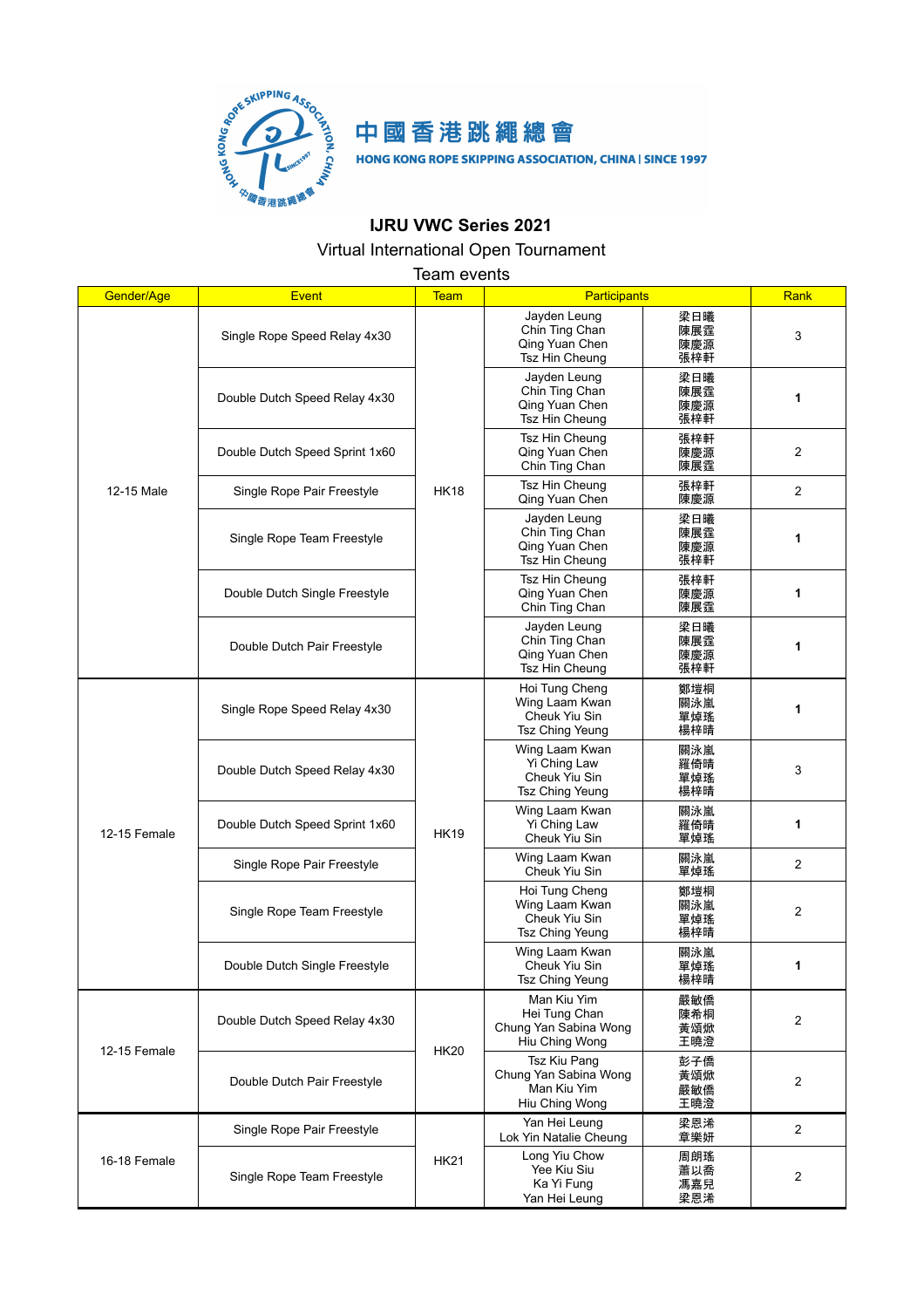| 16-18 Mixed | Single Rope Pair Freestyle     | <b>HK22</b> | Wing Tung Yu<br>Kai Nam Yeung                                                   | 庾詠彤<br>楊啟南                | 3              |
|-------------|--------------------------------|-------------|---------------------------------------------------------------------------------|---------------------------|----------------|
| 12-15 Mixed | Single Rope Team Freestyle     |             | Wing Tung Yu<br>Kai Nam Yeung<br>Fong Yu Lam<br>Hoi Tsun Fan                    | 庾詠彤<br>楊啟南<br>林芳羽<br>范皚浚  | 2              |
| $19+$ Male  | Single Rope Speed Relay 4x30   | <b>HK23</b> | King Man Ng<br>Shun Him Zachary Cheung<br>Chi Kit Choi<br>Chin Man Sit          | 吳景文<br>張信謙<br>蔡智傑<br>薜展文  | 3              |
|             | Single Rope Team Freestyle     |             | Ho Oscar Lo<br>Chi Kit Choi<br>Shun Him Zachary Cheung<br>King Man Ng           | 羅灝<br>蔡智傑<br>張信謙<br>吳景文   | 3              |
|             | Double Dutch Single Freestyle  |             | King Man Ng<br>Chi Kit Choi<br>Yu Ming Leung                                    | 吳景文<br>蔡智傑<br>梁裕銘         | 2              |
|             | Double Dutch Pair Freestyle    |             | Chin Man Sit<br>Yu Ming Leung<br>Chi Kit Choi<br>King Man Ng                    | 薜展文<br>梁裕銘<br>蔡智傑<br>吳景文  | 2              |
| 19+ Male    | Double Dutch Speed Relay 4x30  | <b>HK24</b> | Ka Chun Wong<br>Cheuk Lai Tang<br>Ming Hei Tango Seto<br>Ryan Li                | 黃家俊<br>鄧綽禮<br>司徒銘曦<br>李承羲 | 3              |
|             | Single Rope Pair Freestyle     |             | Ka Chun Wong<br>Ho Yin Leong                                                    | 黃家俊<br>梁浩然                | $\overline{2}$ |
|             | Single Rope Team Freestyle     |             | Ka Chun Wong<br>Cheuk Lai Tang<br>Ryan Li<br>Ho Yin Leong                       | 黃家俊<br>鄧綽禮<br>李承羲<br>梁浩然  | 2              |
|             | Double Dutch Single Freestyle  |             | Ryan Li<br>Ming Hei Tango Seto<br>Ka Chun Wong                                  | 李承羲<br>司徒銘曦<br>黃家俊        | 1              |
|             | Double Dutch Pair Freestyle    |             | Ka Chun Wong<br>Ming Hei Tango Seto<br>Ryan Li<br>Ho Yin Leong                  | 黃家俊<br>司徒銘曦<br>李承羲<br>梁浩然 | 1              |
| 19+ Female  | Single Rope Speed Relay 4x30   | <b>HK25</b> | Lok Ching Wong<br>Tsz Ching Yuen<br>Yuk Ting Tsang<br>Hoi Ki Chan               | 黃樂程<br>袁芷晴<br>曾鈺婷<br>陳海淇  | 1              |
|             | Double Dutch Speed Relay 4x30  |             | Lok Ching Wong<br>Tsz Ching Yuen<br>Yuk Ting Tsang<br>Hoi Ki Chan               | 黃樂程<br>袁芷晴<br>曾鈺婷<br>陳海淇  | 2              |
|             | Double Dutch Speed Sprint 1x60 |             | Tsz Ching Yuen<br>Lok Ching Wong<br>Hoi Ki Chan                                 | 袁芷晴<br>黃樂程<br>陳海淇         | 3              |
|             | Single Rope Pair Freestyle     |             | Hoi Ki Chan<br>Lok Ching Wong                                                   | 陳海淇<br>黃樂程                | $\overline{2}$ |
|             | Double Dutch Single Freestyle  |             | <b>Tsz Ching Yuen</b><br>Yuk Ting Tsang<br>Hoi Ki Chan                          | 袁芷晴<br>曾鈺婷<br>陳海淇         | 3              |
| 19+ Mixed   | Double Dutch Speed Relay 4x30  | <b>HK26</b> | <b>CHON MENG LEE</b><br>Tsz Hei Tsui<br>Lok Ming Leung<br>Ho Ching Priscila Lau | 李俊明<br>徐梓禧<br>梁樂銘<br>劉灝程  | 3              |
|             | Single Rope Pair Freestyle     |             | <b>CHON MENG LEE</b><br>Ho Yan Man                                              | 李俊明<br>文浩欣                | 1              |
|             | Single Rope Team Freestyle     |             | <b>CHON MENG LEE</b><br>Tsz Hei Tsui<br>Lok Ming Leung<br>Ho Yan Man            | 李俊明<br>徐梓禧<br>梁樂銘<br>文浩欣  | 3              |
| 19+ Mixed   | Single Rope Team Freestyle     | <b>HK27</b> | Sing Lung Michael Ho<br>Long Tsung Tsang<br>Cheuk Him Ma<br><b>SHIN HANG LO</b> | 何聲龍<br>曾堋棕<br>馬棹謙<br>盧倩珩  | 2              |
|             | Double Dutch Single Freestyle  |             | Sing Lung Michael Ho<br><b>SHIN HANG LO</b><br>Long Tsung Tsang                 | 何聲龍<br>盧倩珩<br>曾堋棕         | 3              |